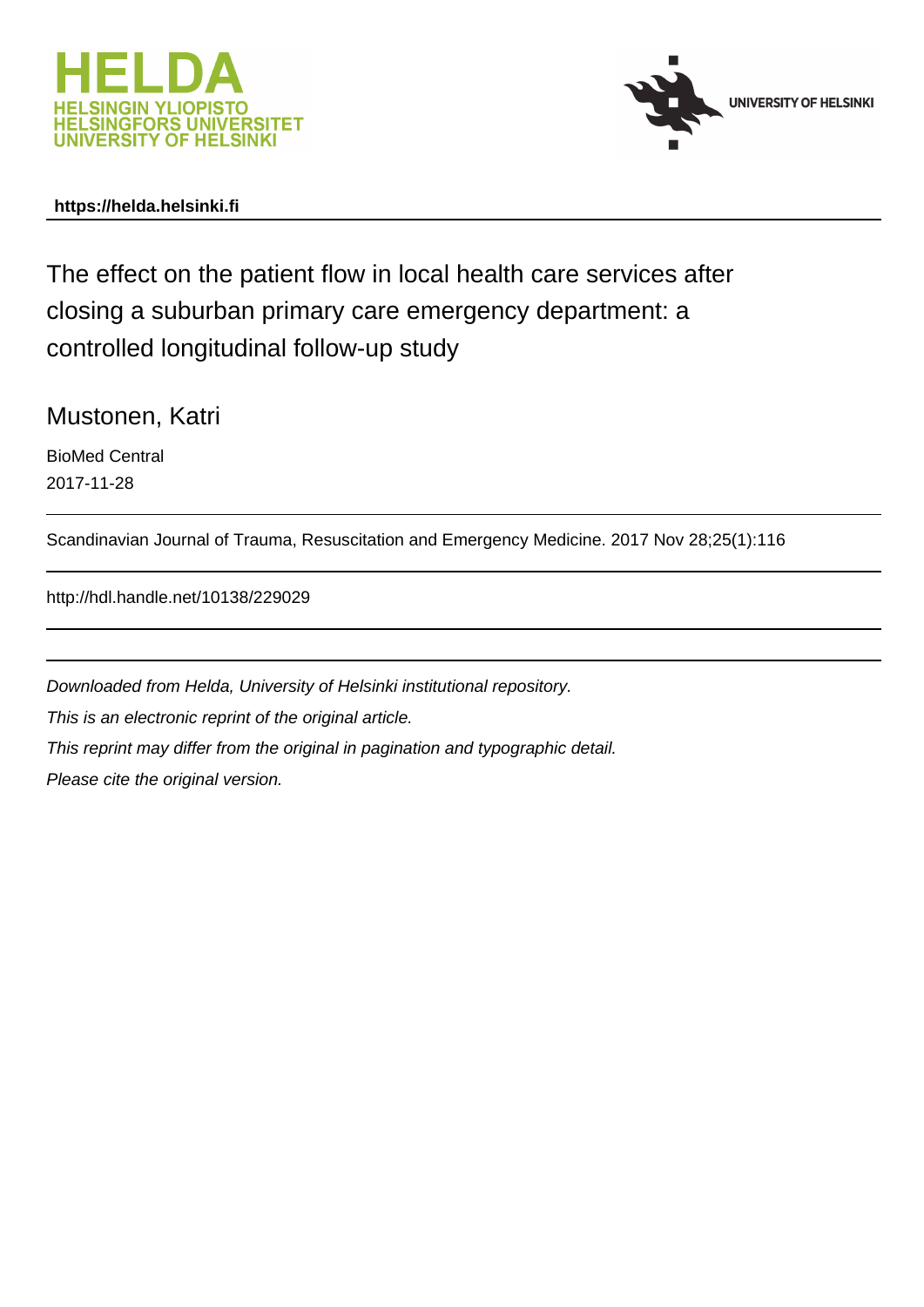# **ORIGINAL RESEARCH CONSUMING ACCESS**



The effect on the patient flow in local health care services after closing a suburban primary care emergency department: a controlled longitudinal follow-up study

Katri Mustonen<sup>1</sup>, Jarmo Kantonen<sup>2</sup> and Timo Kauppila<sup>2,3\*</sup>

# Abstract

**Background:** It has not been studied what happens to patient flow to EDs and other parts of local health care system if distances to ED services are manipulated as a part of health policy in urban areas.

Methods: The present work was an observational and quasi-experimental study with a control and it was based on before-after comparisons. The impact of terminating a geographically distant suburban primary care ED on patient flow to doctors in local public primary care EDs, office-hour primary care, secondary care EDs and in private primary care was studied. The effect of this intervention was compared with a primary care system where no similar intervention was performed. The number of monthly visits to doctors in different departments of health care was scored as the main measure of the study in each department studied (e.g. in primary care EDs, secondary care ED, office-hour public primary care and private primary care). Monthly mortality rates were also recorded.

Results: Increasing the distance to ED services by terminating a peripheral ED did not cause an increase in the use of local office-hour services in those areas whose local ED was terminated, although use of ED services decreased by 25% in these areas ( $P < 0.001$ ). The total use of primary care doctor services rather decreased - if anything - after this intervention while use of doctor services in secondary care ED remained unaffected. Doctor visits to the complementary private primary care increased but this was probably not associated with the intervention because a simultaneous increase in this parameter was observed in the control. There was no increased mortality in any age groups.

**Conclusion:** Manipulating distances to ED services can be used to direct patient flows to different parts of the health care system. The correlation between distance to ED and the tendency to use ED by inhabitants is negative. If secondary care ED was available there were no life-threatening side-effects at the level of general public health when a minor ED was closed in a primary care ED system.

Keywords: Distance, Emergency department, Primary care, Suburban

<sup>2</sup>Primary Health Care, City of Vantaa, Peltolantie 2D, 01300 Vantaa, Finland <sup>3</sup>Department of General Practice and Primary Health Care, Clinicum of

Full list of author information is available at the end of the article



© The Author(s). 2017 **Open Access** This article is distributed under the terms of the Creative Commons Attribution 4.0 International License [\(http://creativecommons.org/licenses/by/4.0/](http://creativecommons.org/licenses/by/4.0/)), which permits unrestricted use, distribution, and reproduction in any medium, provided you give appropriate credit to the original author(s) and the source, provide a link to the Creative Commons license, and indicate if changes were made. The Creative Commons Public Domain Dedication waiver [\(http://creativecommons.org/publicdomain/zero/1.0/](http://creativecommons.org/publicdomain/zero/1.0/)) applies to the data made available in this article, unless otherwise stated.

<sup>\*</sup> Correspondence: [timo.kauppila@fimnet.fi](mailto:timo.kauppila@fimnet.fi); [timo.kauppila@helsinki.fi](mailto:timo.kauppila@helsinki.fi) <sup>2</sup>

Faculty of Medicine, University of Helsinki, (Tukholmankatu 8B), -00014 Helsinki, SF, Finland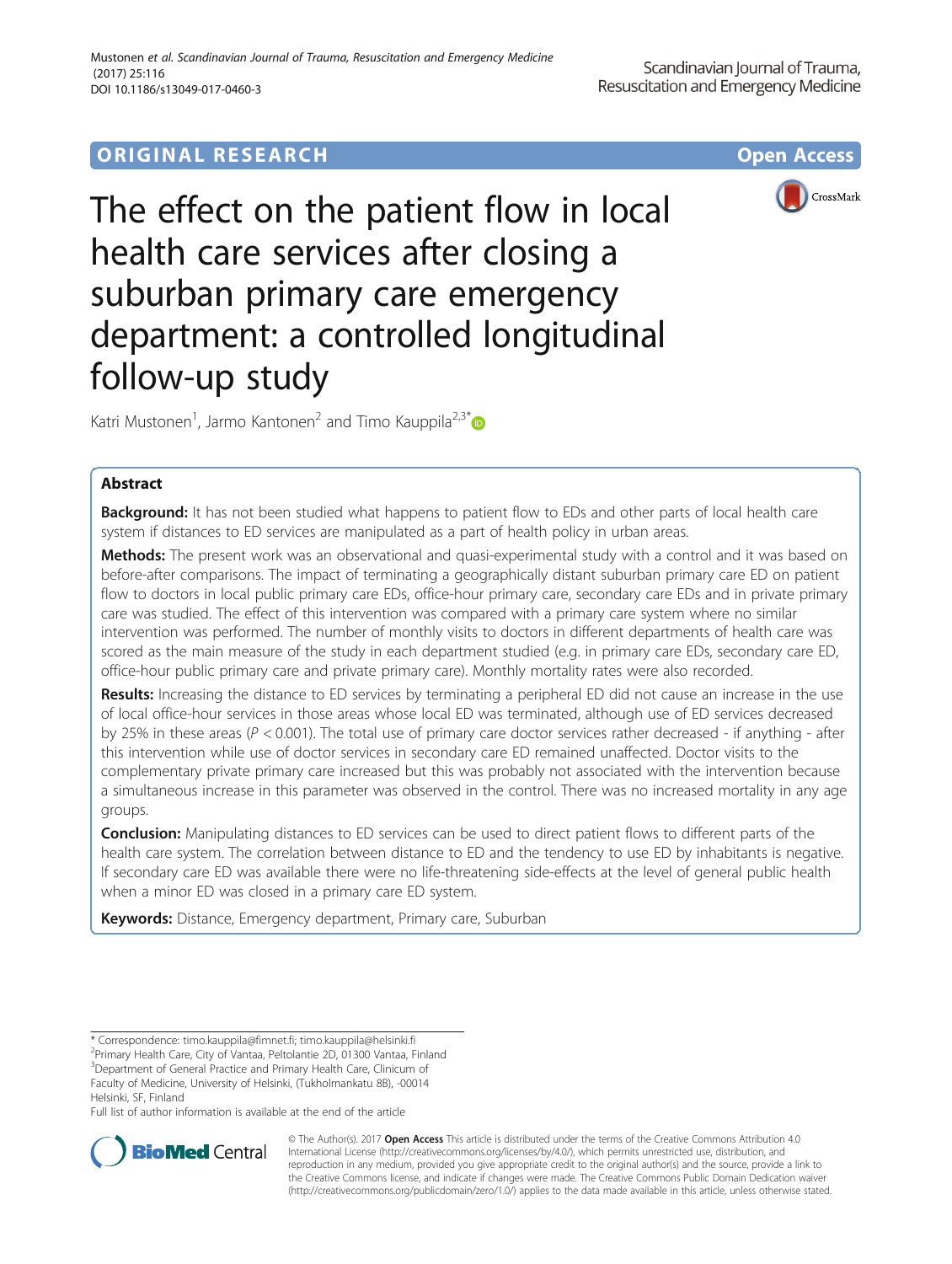# Background

According to epidemiological studies, distance to an emergency department (ED) correlates negatively with the decision to use EDs  $[1-7]$ . When access is convenient, meaning the travel distance is short, patients are more likely to use an ED for less-urgent reasons [6, 7]. At the same time, various EDs suffer from overcrowding [8–10]. It has been suggested that this is due to inappropriate use of emergency services for health problems which do not require medical emergency actions [11–15]. Overcrowding is not an economic hazard if EDs are functioning under a pay-for-performance-system and nonpublic funding but it still compromises quality of work [10, 11]. This overcrowding causes considerable problems in non-profit-systems, such as the Finnish ED system. Unusually in an international context [16], it is divided into primary care and secondary care services and strongly based on general practitioners (GPs) [17, 18]. EDs and most of the office-hour primary care are funded by the public health system [17, 18]. To a small extent, primary care EDs are complemented by private primary care which is funded by patients' own money and private insurance. Therefore, private primary care is not equally available to all Finnish citizens [19]. Both the public and the private sector primary care services, and the private secondary care service, consult the public secondary care service via referrals and the most difficult clinical cases are usually treated in the public secondary care service [17, 18]. In this publicly funded ED-system, overcrowding may therefore be the unwelcome side-effect produced by visits to doctors for less acute illnesses.

It has been postulated that, to ensure emergency treatment for those who need it most, distance factors should always be carefully considered when planning the location of an ED [1, 2]. However, the published research on the consequences of closing or restructuring primary care ED-services is scant. According to the only report which was found, increasing the distance to a semi-rural primary care ED-service by 40 km as the result of closing a local primary care ED, reduced overall use of primary care services [20]. The extent of this effect varied between genders [20]. No studies with control data was found. In 2005 Health authorities in Vantaa city also performed this type of intervention. They first noticed that of the two EDs in the city the smaller one, which was located 19 km away from the larger ED and performed the functions of a traditional Finnish primary care ED, treated mostly low acuity patients without need of immediate medical help. They closed this suburban ED in a geographically large city and centralized all ED functions in one large unit. Preliminary analysis of this intervention was published in Finnish in a doctoral dissertation [21] and therefore the experience gained from this study did not become well known. Concentrating ED services to less numerous but large units is right now a current trend in Finnish health care because of an ongoing social and health care reform (SOTE-uudistus). However, research about the putative effects of this activity is sparse.

The aim of the present experiment was to study how closing a geographically distant suburban ED alters patient flow to doctors in local public primary care EDs, office-hour primary care, secondary care EDs and, finally, in private primary care.

# Methods

# Setting

The present work is an observational and quasiexperimental study with a control and it was based on before-after comparisons. The intervention, namely the closure of a small suburban primary care ED, was performed in the city of Vantaa, which is the third largest city in Finland (roughly 182,000 inhabitants in 2005) and located just northeast of Helsinki. Vantaa is divided into five health care districts. The main primary care ED, Peijas, is located in Korso-Koivukylä district ("Control area A", population about 46,000 inhabitants). In the eastern part of Vantaa city there are two other districts, Tikkurila ("Control area B", the economic and administrative center of Vantaa city, about 47.000 inhabitants) and Hakunila-Länsimäki ("Control area C", about 28.000 inhabitants). The two remaining health care areas are both located in the western part of Vantaa: the smaller primary care ED was located in Myyrmäki district ("Area X", 34,000 inhabitants), and there is also the neighboring Martinlaakso district ("Area Y", 26,000 inhabitants).

Because both primary and secondary care are provided in the ED at Peijas Hospital it is defined as a 'combined ED'. It is equipped with out-of-hours laboratory and Xray facilities, and primary care ED is carried out there only out of office hours. As a comparison, the primary care ED in "Area X" resembled a traditional Finnish primary health care out-of-hours unit, did not provide specialist care, and the laboratory and X-ray facilities were available only during office hours. This ED was not open during the night-time but only in the evenings and at weekends (for more detailed description see [17, 18]).

Distances between districts were defined as point-topoint distances between the public primary care health centers which were without exceptions located in the economic, administrative and population centroids of the districts. The distances between the health care centers of these areas are presented in the Fig. 1. This measurement has been reported to correlate well with drivetimes to the ED, which is the most accurate measurement for distance-related hindrances in access to an ED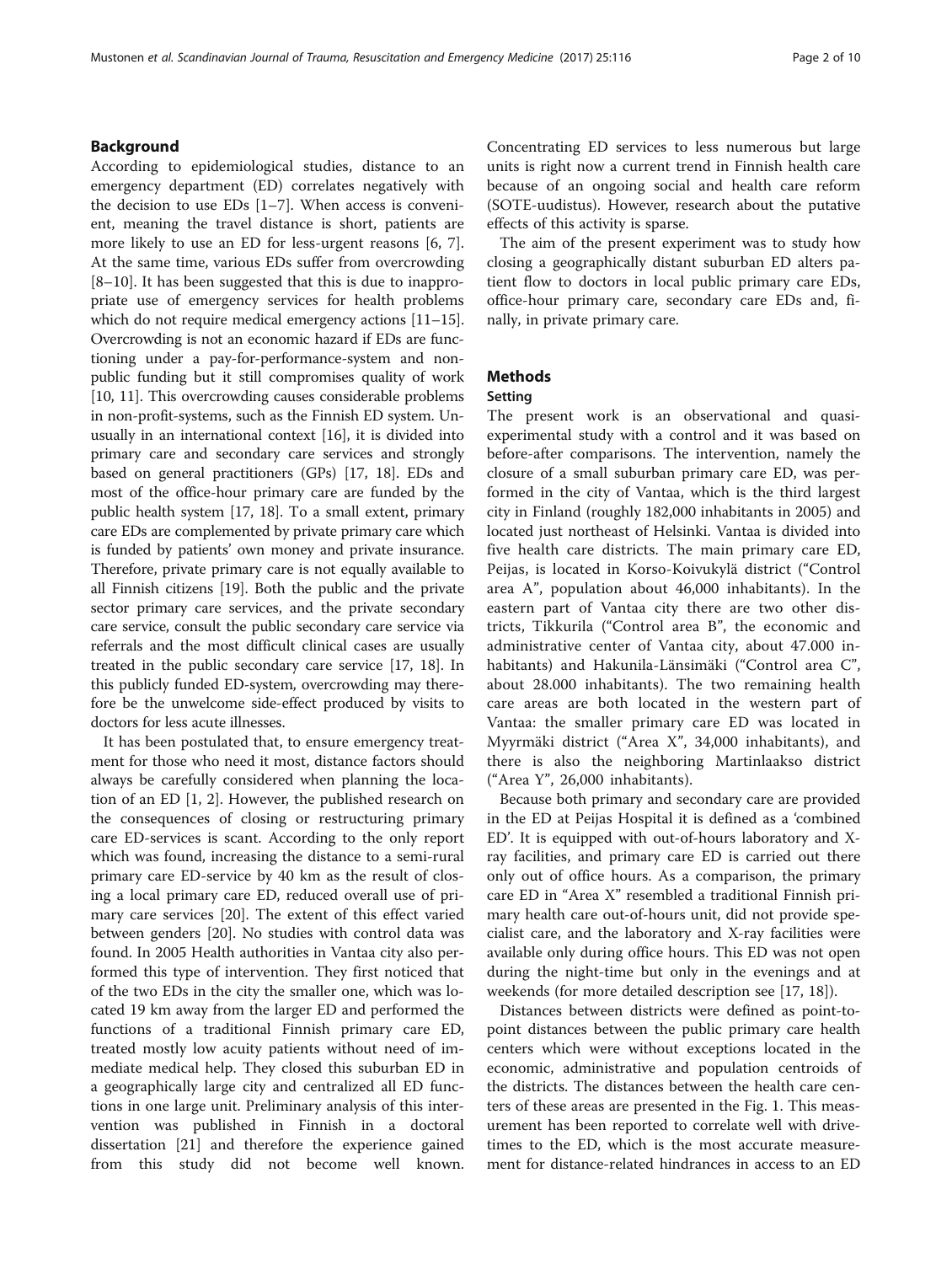

[6, 7] in similar type of studies, if there are no major geographical hindrances [22].

There is also a very similar city with about the same geographical size, population and ED system neighbouring Vantaa, namely, Espoo. Thus, it was possible to get control data for the intervention. At the time of the study this second largest city in Finland had a population of around 220,000 inhabitants and control data was analogously collected from the primary care EDs as we had done in our former work requiring control data for Vantaa [17]. The combined ED of Espoo was analogous to the combined ED of Peijas hospital in "Control area A" of Vantaa and it was located in Jorvi hospital. The other ED of Espoo in Puolarmetsä was similar to the primary care ED located in "Area X" of Vantaa.

To study the effect of closure of a small suburban ED on the total patient flows in EDs, the data obtained from Peijas ED in "Control area A" and the ED in "Area X" were pooled together as "Vantaa EDs' data" and it was compared with "Espoo EDs' data" obtained from both Jorvi and Puolarmetsä EDs. All the data were gathered and handled in such a way as to maintain patient and doctor anonymity. No ethical approval was required because this study was made directly by computer from the patient register without identifying the patients. The report generator automatically allowed following the monthly number of doctor visits in different departments of the local health system. The register keepers (the health authorities of Helsinki University Central Hospital [HUCH], Espoo and Vantaa and Social Insurance Institution of Finland [SII]) granted permission to carry out the study (23.8.2013).

## Main and secondary measures and data extraction

The number of monthly visits to doctors in different departments of health care was scored as the main measure of the study in each department studied (e.g. in primary care EDs, secondary care EDs, office-hour public primary care and private primary care). This was done before and after the closure of the ED in "Area X" (1.6. 2005). The data was obtained from the electronic health records of Vantaa (Finstar - patient chart system, Logica LTD, Helsinki, Finland) and Espoo primary health care (Effica- patient chart system, Tieto LTD, Helsinki, Finland) and Peijas and Jorvi secondary health care ED (HUCH; Musti and Oberon- patient chart systems). SII provided the data about the use of the private primary health care doctors. As a secondary outcome, monthly mortality rates were recorded (Finnish Statistics) in age groups 0–19, 20–64 and 65+ years to establish whether the present intervention represented any risk to general patient safety.

## Intervention

The intervention, namely the closure of a small suburban primary care ED in "Area X", took place in the 1st June 2005. 2004 was the first year of the study because at the beginning of 2004 there was a major change in Vantaa primary care EDs when ABCDE-triage was applied [17]. Thus, in Vantaa the follow-up was performed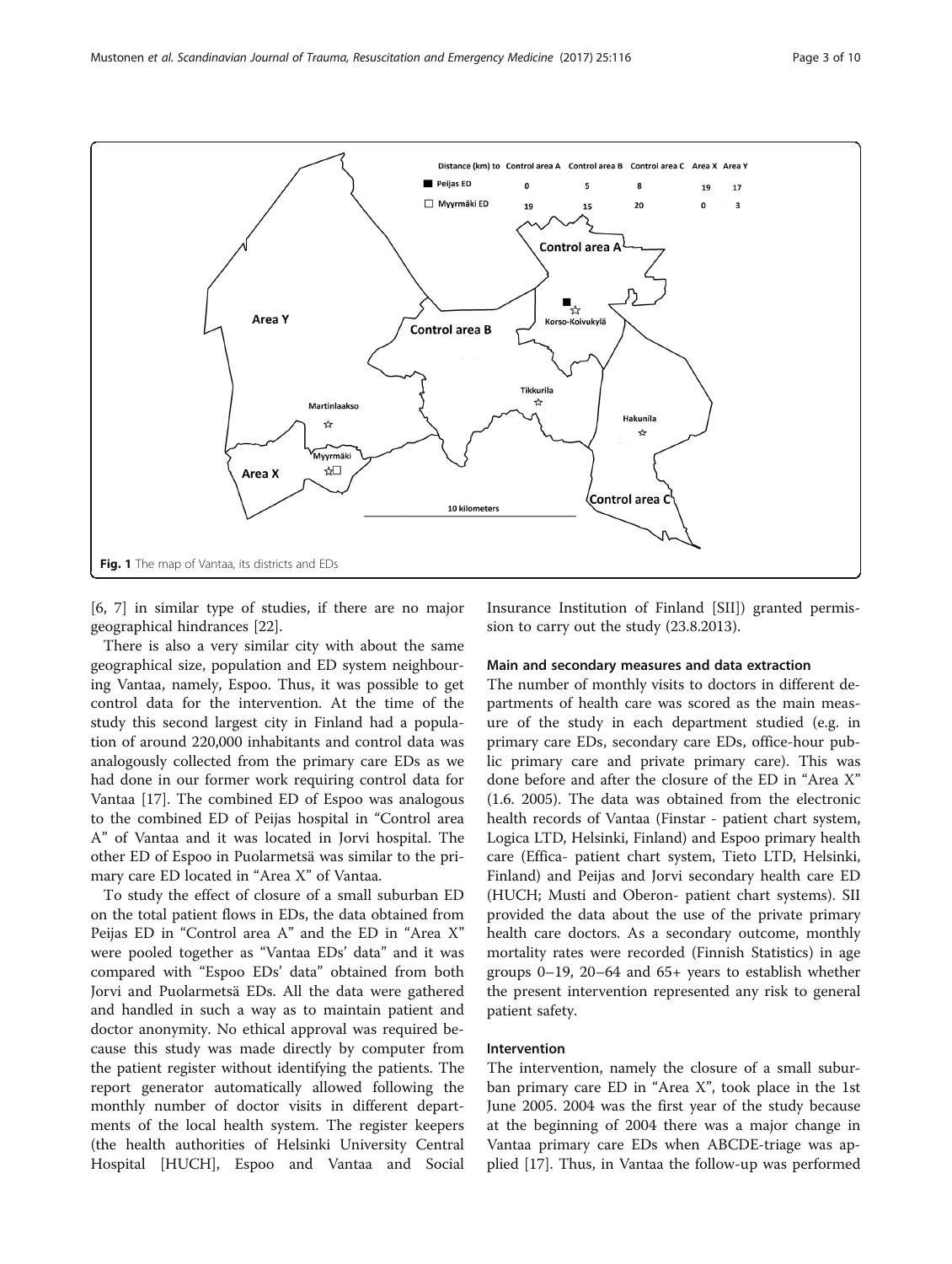from 1st February 2004 to 31st December 2007 after which Peijas ED moved to a new ED system (reverse triage) [23]. In Espoo (the control) the follow-up was performed from 1st February2004 to 1st April 2007, after which EDs moved gradually to a reverse triage system, which greatly altered patient flows in the local health care system [24]. Thus, we could study the situation before and after the intervention in the EDs of Vantaa and compare the changes with the situation in Espoo where no intervention was performed.

# Statistical methods

Both enumerative and statistical analytic methods were used [24]. Enumerative statistics were employed to determine whether the aggregated data from 2004, i.e. before intervention, differed significantly from the postintervention situation. Since the "Area X" primary care ED closure took place at the beginning of May 2005, the number of patient visits before and after the closure were compared. The numbers of monthly visits to doctors were initially compared by using one-way repeated measures analysis of variance for abolishing the effects of systematic monthly variation caused by doctors' holidays [24]. RM-Anova was followed by the Bonferroni's correction.

The data were also evaluated by using analytic statistical methods (i.e., to look at data changes over time), with Statistical Process Control (SPC) tools (e.g. the XmR chart) [24–26]. Once the intervention (closure of the ED) was put in place, the performance of the dependent variable was compared to the baseline performance (February 2004 – May 2005). The SPC tests were used to determine if the process performance demonstrated common cause or special cause variation [25, 26]. Specifically, three statistical tests were applied to the data: a) A shift in the data demonstrated by 8 or more consecutive data points above or below the mean centreline on the control chart, b) A statistical trend in the data which is defined as 6 consecutive data points constantly increasing or decreasing, not counting values that are repeated in the sequence, and c) A data point that exceeds the upper (UCL) or lower (LCL) control limits on the control chart (i.e., a data point that exceeds 3 σ).

Pearson correlation coefficient was used to reveal putative correlation between distance to the ED and its use by calculating this coefficient between monthly patient visits to doctors of the nearest ED from different health care districts and the distance of these districts from this ED.

# Results

Before closing the "Area X" ED its use was most common among the inhabitants of "Area X" (RM-Anova;  $P < 0.001$ , Fig. 2a). It was also more frequently used by

the inhabitants of "Area Y" than by the inhabitants of the remaining three control areas (Fig. 2a). During the same time-period, the Peijas ED was most used by the inhabitants of the nearest district, "Control area  $A$ " ( $P \lt \theta$ 0.001), next by the inhabitants of the two next nearest districts, "Control area B" and "Control area C", and, finally, least used by the inhabitants of the furthest two districts, "Area X" and "Area Y" (Fig. 2b). After the ED in "Area X" was closed and the Peijas ED became the only primary care ED serving the inhabitants of Vantaa, all the districts differed statistically significantly from each other  $(P < 0.001)$  in terms of monthly visits to primary care EDs' doctors, so that the further the district was located from the ED, the fewer visits originated from that district (Fig. 2c). The only exception to this rule was that in the two furthest districts the number of visits to the doctors of the primary care ED was slightly lower in "Area Y", whose population centroid was 2 km nearer to the Peijas ED, than that of "Area X". There was a strong negative correlation ( $r = -0.876$ ,  $P < 0.001$ ) between distance of the health care district from the ED and the use of the EDs' doctors by the inhabitants of these districts.

The total number of monthly visits to the doctors of Vantaa public primary care decreased (RM-Anova; P < 0.01) during the follow-up but this decrease was not temporally associated with the intervention (Fig. 3a). No change was observed in the control, e.g. public primary care of the control city Espoo  $(P = 0.252$ : Fig. 3b). There was no change observed in the visits to public primary care office-hour doctors in either of the cities (Vantaa;  $P = 0.116$ , and Espoo;  $P = 0.163$ : Fig. 3c, d). A decrease in monthly visits to the doctors of Vantaa public primary care ED-system  $(P < 0.001$ : Fig. 4a) was temporally associated with the intervention (Fig. 2a) but no similar changes were observed in the control city Espoo  $(P =$ 0.064: Fig. 4b). Visits to the private sector primary care doctors increased in the study population  $(P < 0.001)$ , and among the inhabitants of the control city, Espoo  $(P < 0.05)$ , where the number of monthly visits to private primary care GPs increased from 19.0 (17.8–20.1) in 2004 to 20.1 (18.8–21.4) in 2005 (Mean  $\pm$  CI 95%,  $P \lt \sqrt{ }$ 0.01). This increase in the use of private primary care was neither clearly temporally associated with the intervention in Vantaa (Fig. 4c) nor in the control, Espoo (Fig. 4d).

The total number of monthly visits to GPs of the main primary care ED in "Control area A" was 21.5 (20.5– 22.4) monthly visits/1000 inhabitants in 2004, 21.9 (20.0–22.8) in 2005, 21.0 (19.1–22.0) and 21.3 (20.4– 22.2) showing no statistically significant changes ( $P =$ 0.243) during the follow-up. There was a marginal increase in the visits from those districts which were supplied by the closed primary care ED, e.g. "Area  $X''$  ( $P <$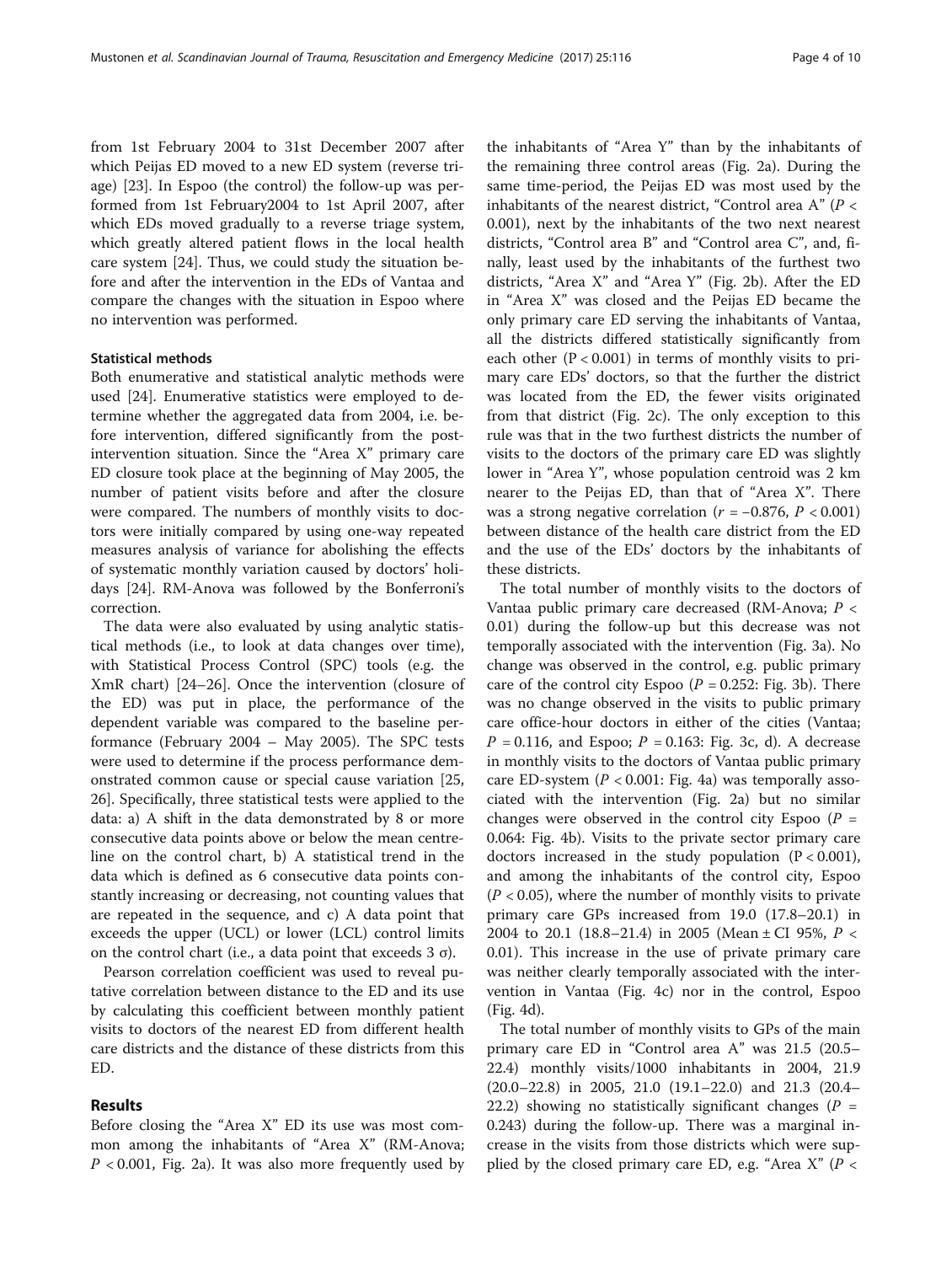

0.001) and "Area Y"  $(P < 0.001)$ . These increases took place after terminating the "Area X" ED (Fig. 5a,b). In the public secondary care ED, there were 7.3 (7.0–7.6) monthly visits/1000 inhabitants (Mean  $\pm$  CI 95%) to doctors in 2004, 7.4 (7.1–7.7) in 2005, 7.2 (6.9–7.5) in 2006 and 7.3 (7.0–7.6) in 2007, thus representing no statistically significant changes during the follow-up  $(P =$ 0.729). This was also the case with the Jorvi secondary care ED of the control city, Espoo  $(P = 0.074,$  detailed data not shown).

There was a decrease in the use of public primary care office-hour doctor services in those districts whose nearest ED was closed, i.e. in "Area X" (P < 0.01) and "Area Y" ( $P < 0.01$ ). This decrease was not, however, temporally associated with the closure of "Area X" ED but took place in 2007 (Fig. 5c). Only in "Control area C", which was thus 20 km away from the closed ED, an increase in monthly visits to the office-hour doctors  $(P < 0.001)$  was observed at the time of the intervention (Fig. 5c).

There was no increased mortality in any age groups  $(RM-Anova; P = 0.331$  in 0-19 years;  $P = 0.512$  in 20-64 years;  $P = 0.250$  in 65+ years, Fig. 6).

## **Discussion**

Increasing the distance to ED-services of some inhabitants of a city by closing a peripheral ED decreased use of ED services in the suburbs located near the closed ED. This intervention did not cause an increase in the use of local office-hour services in those areas whose local ED was closed. The total use of the primary care doctor services rather decreased after this intervention while the use of doctor services in the secondary care ED remained unaffected. Doctor visits to the complementary private primary care increased but this was probably not associated with the intervention because a simultaneous increase in this parameter was observed in the control city.

Former epidemiological studies have suggested the existence of negative correlation between distance and the use of ED services [1–7]. In Norwegian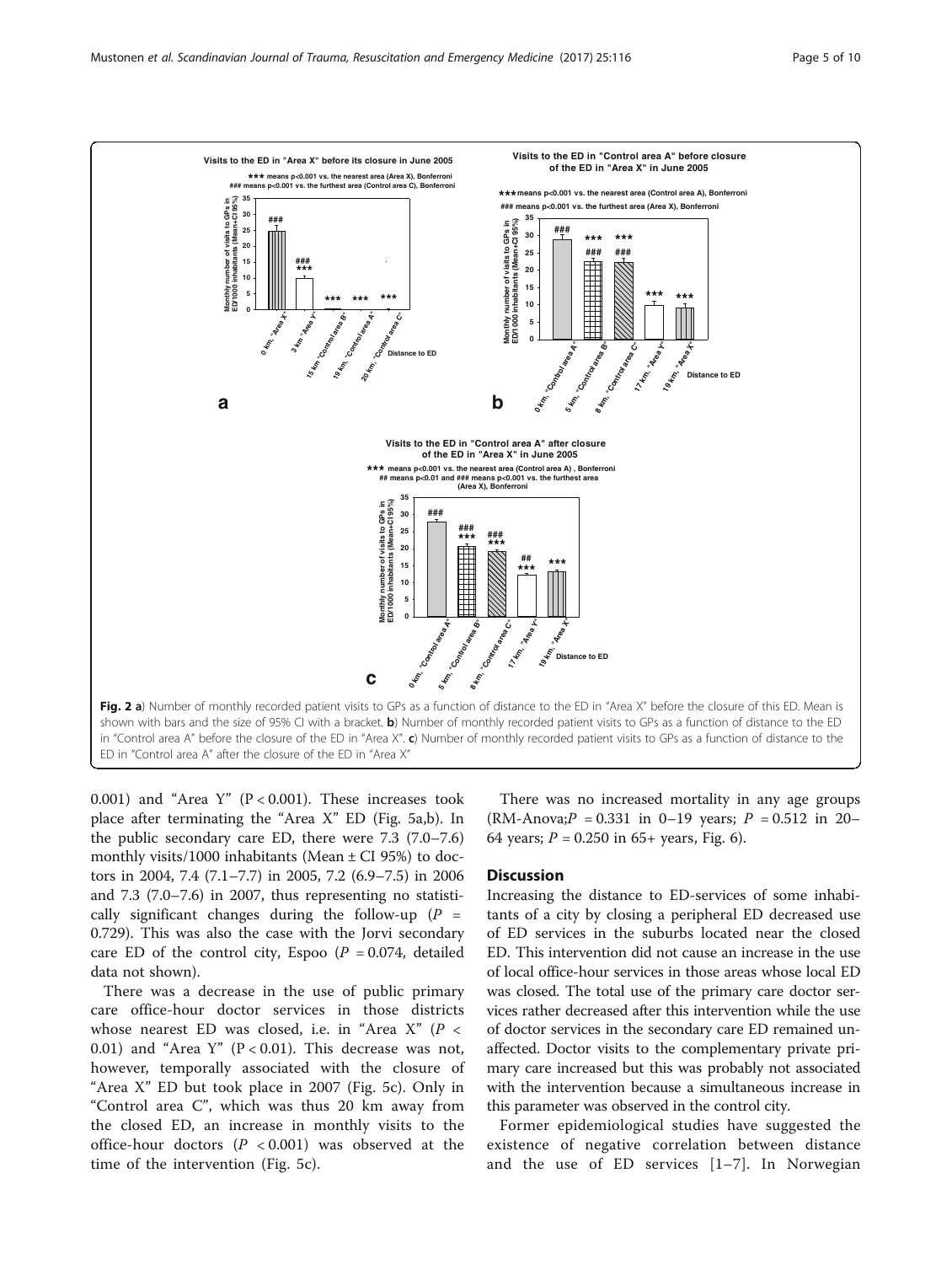



primary care, the use of emergency primary care was reduced by approximately 1.5% per kilometre increased distance to the casualty clinic [27, 28]. Present data, with control data from a similar city without the intervention, provides additive experimental evidence [20] that there is a causal relationship between distance to ED and tendency to use ED by inhabitants.

We also confirm the results of Hansen et al. [20] suggesting that a decrease in ED services does not lead automatically to increase of office-hour services in other parts of health care. Those inhabitants who lost their nearest ED did not proceed instead to office-hour doctor services as one might have expected, but the use of these services rather decreased during the follow-up in the studied suburbs. The only increase we observed in the monthly visits to office-hour doctors took place in "Control area C" at the time of the intervention. There was no change in the ED supply of this suburb and the observed change had no direct connection to the present intervention because there was an increase in local office-hour doctor supply in public primary care just at the time of the observed change. Since there was also a simultaneous increase in the use of private primary care doctors in the control city, Espoo, the

observed increase in this parameter in Vantaa was considered to reflect the general Finnish trend of the public increasingly using private sector primary care services [19].

"Selling inconvenience" by increasing traveling time to an ED [6, 7] was an effective way to decrease use of primary care ED services because there was a considerable decrease (about 5 visits/1000 inhabitants/month) in the use of the EDs' doctors just after the present intervention. EDs may have "customers of their own" who do not, for various reasons, make use of other services [17, 29]. Epidemiological research from mixed urban and rural area suggests that the choice of type of unscheduled, out-of-hours health care may also be socially determined and that the effects of social deprivation may sometimes even overrun the effects of distance on care seeking behavior [30]. Interestingly, manipulating distances to EDs in the present situation did not lead to re-directing patients from EDs to more adequate office-hour primary care services. This re-directing is often suggested to be a method to decrease overcrowding in EDs [29, 31] and improve access to health services in less acute cases [32, 33]. This reluctance towards re-directing to office-hour primary care services can also be observed in a multicenter survey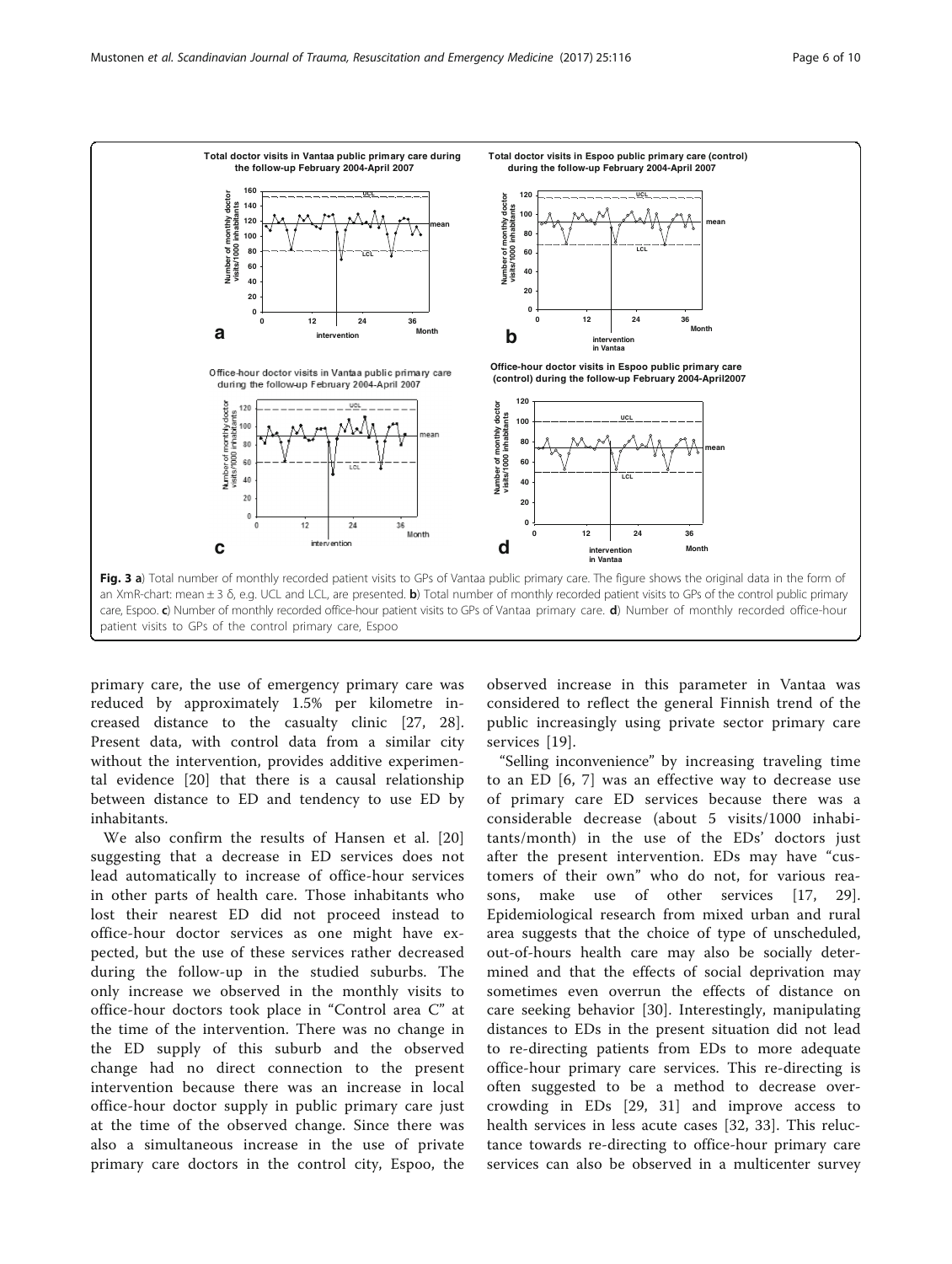

of patients from an urban health region. In this study, distance to a specific ED was the most important reason for choosing that service [34]. Nevertheless, our experimental data together with the former epidemiological [1–7, 27, 28], experimental [20] and survey studies [34] support the hypothesis that at least in urban areas manipulating distances to emergency services may be one tool to reduce use of EDs and thereby implement health policy [31, 35]. These results also suggest that there is a real causal relationship between the distance to the ED services and the use of these services. However, if closure of services is used as a tool in health policy, care should be taken that those areas which are socially deprived [33] are not located farthest from the remaining primary care and ED services.

There was no change in mortality which would have been temporally associated with the present intervention. Thus, there were no life-threatening side-effects at the level of public health when a minor ED was closed. Mortality, which has been used in similar types of studies as a definitive measure of safety in primary care interventions [36, 37] is not, however, a very sensitive indicator of safety.

## Limitations of the study

The Finnish ED system, based on GPs, may make the generalisation of the present results less applicable to secondary care driven EDs, which is the most commonly used type of ED system in other countries [16]. Secondly, the researchers were not consulted when the present intervention was planned. Therefore, other interventions in the ED system were started relatively soon after the present one and the follow-up period remained shorter than hoped. It is, unfortunately, very common in municipal interventions, that other interventions are applied even before the previous ones have been adequately evaluated. Furthermore, the researchers were not consulted regarding data collection.

Lack of data at individual patient level was a major shortcoming of the present study. With this type of data it would have been possible to determine exactly the distance the patients had to travel to reach the ED services. For example, having the possibility to use postcodes of the patients visiting the EDs [28] would have given us a lot of more information regarding the real travel distances to ED-services. Data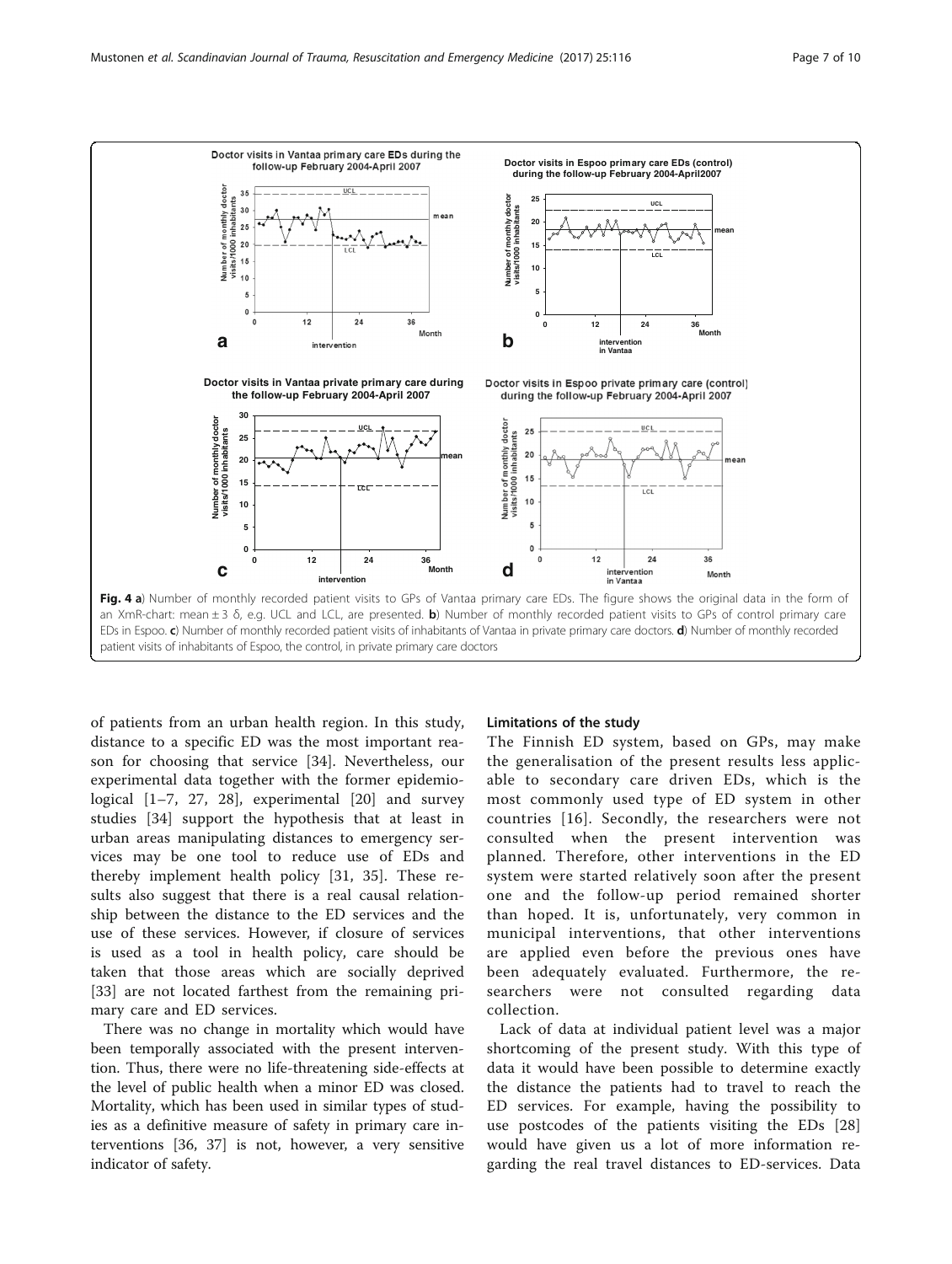

at individual patient level would have provided more information on safety issues, too. Being able to follow individual patient cases would have offered the possibility to identify smaller negative impacts than deaths. Also, without data about individual patients, we cannot exclude the possibility that the patients were redistributed in such a way that was not the intention of the health care providers.

# Conclusions

At least in urban areas, manipulating distances to ED services can be used to direct patient flows to different parts of the health care system. The correlation between the distance to an ED and the tendency of inhabitants to use that ED is negative. The present data provides additional evidence for the hypothesis that there is also a causal relationship between distances to ED and the use of EDs.

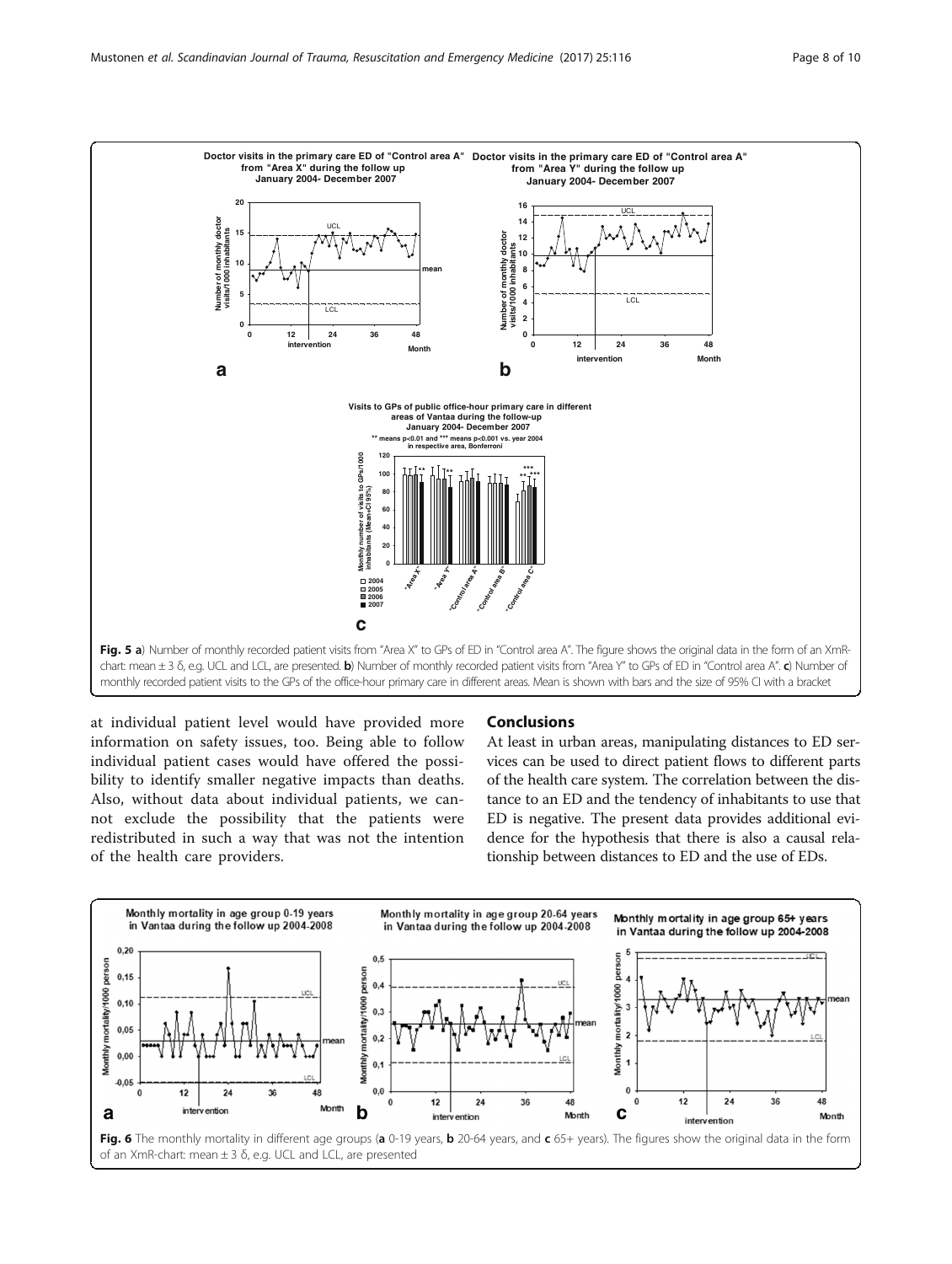## Acknowledgements

We thank the cities of Espoo and Vantaa for providing the opportunity to perform this study. We thank professor Maaret Castrén for useful discussions when preparing this study. We thank Michael Horwood, PhD, for reviewing the language.

#### Funding

None.

## Availability of data and materials

The datasets used and/or analyzed during the current study are available from the corresponding author on reasonable request.

#### Authors' contributions

KM analyzed the data and wrote the manuscript, JK led the intervention and acquired the data, TK analyzed the data and wrote the manuscript. All authors read and approved the final manuscript.

#### Ethics approval and consent to participate

According to the Finnish laws of register research, no ethical approval was required because this study was made directly by computer from the patient register in such a form that the scientists were not able to identify the patients ([https://rekisteritutkimus.wordpress.com/luvat-ja-tietosuoja/](https://rekisteritutkimus.wordpress.com/luvat-ja-tietosuoja)). The registry keeper (the health authorities of Helsinki University Central Hospital [HUCH], Espoo and Vantaa and Social Insurance Institution of Finland [SII]) permitted access to the data and granted permission (23.8.2013) to carry out the study.

#### Consent for publication

Not applicable.

### Competing interests

The authors declare that they have no competing interests. The data of the manuscript is available upon request from the corresponding author.

## Publisher's Note

Springer Nature remains neutral with regard to jurisdictional claims in published maps and institutional affiliations.

#### Author details

<sup>1</sup>Department of Primary Health Care Laboratory Services, Helsinki University Central Hospital, Laboratory Services (HUSLAB), Topeliuksenkatu 32, 00029 HUS, Helsinki, Finland. <sup>2</sup>Primary Health Care, City of Vantaa, Peltolantie 2D, 01300 Vantaa, Finland. <sup>3</sup>Department of General Practice and Primary Health Care, Clinicum of Faculty of Medicine, University of Helsinki, (Tukholmankatu 8B), -00014 Helsinki, SF, Finland.

## Received: 14 June 2017 Accepted: 20 November 2017 Published online: 28 November 2017

#### References

- 1. Ingram DR, Clarke DR, Murdie RA. Distance and the decision to visit an emergency department. Soc Sci Med. 1978;12:55–62.
- 2. Roghmann KJ, Zastowny TR. Proximity as a factor in the selection of health care providers: emergency room visits compared to obstetric admissions and abortions. Soc Sci Med. 1979;13:61–9.
- 3. Magnusson G. The role of proximity in the use of hospital emergency departments. Sociol Health Illn. 1980;2:202–14.
- 4. Bowling A, Isaacs D, Armston J, Roberts JE, Elliott EJ. Patient use of a paediatric hospital casualty department in the east end of London. Fam Pract. 1987;4:85–90.
- 5. Hull SA, Jones IR, Moser K. Factors influencing the attendance rate at accident and emergency Departments in East London: the contributions of practice organization, population characteristics and distance. J Health Serv Res Policy. 1997;2:6–13.
- 6. Chen BK, Hibbert J, Cheng X, Bennett K. Travel distance and sociodemographic correlates of potentially avoidable emergency department visits in California, 2006–2010: an observational study. Int J Equity Health. 2015;14:30.
- 7. Chen BK, Cheng X, Bennett K, Hibbert J. Travel distances, socioeconomic characteristics, and health disparities in nonurgent and frequent use of

hospital emergency departments in South Carolina: a population-based observational study. BMC Health Serv Res. 2015;15:203.

- 8. Grumbach K, Keane D, Bindman A. Primary care and public emergency department overcrowding. Am J Public Health. 1993;83:372–8.
- 9. Derlet R, Richards J, Kravitz R. Frequent overcrowding in U.S. emergency departments. Acad Emerg Med. 2001;8:151–5.
- 10. Schull MJ, Szalai JP, Schwartz B, Redelmeier DA. Emergency department overcrowding following systematic hospital restructuring: trends at twenty hospitals over ten years. Acad Emerg Med. 2001;8:1037–43.
- 11. Bernstein SL, Aronsky D, Duseja R, Epstein S, Handel D, Hwang U, et al. The effect of emergency department crowding on clinically oriented outcomes. Acad Emerg Med. 2009;16:1–10.
- 12. Afilalo J, Marinovich A, Afilalo M, Colacone A, Léger R, Unger B, et al. Nonurgent emergency department patient characteristics and barriers to primary care. Acad Emerg Med. 2004;11:1302–10.
- 13. Afilalo M, Guttman A, Colacone A, Dankoff J, Tselios C, Beaudet M, et al. Emergency department use and misuse. J Emerg Med. 1995;13:259–64.
- 14. Vertesi L. Does the Canadian emergency department triage and acuity scale identify non-urgent patients who can be triaged away from the emergency department? CJEM. 2004;6:337–42.
- 15. Legramante JM, Morciano L, Lucaroni F, Gilardi F, Caredda E, Pesaresi A, et al. Frequent Use of Emergency Departments by the Elderly Population When Continuing Care Is Not Well Established. PLoS One. 2016;11:e0165939.
- 16. Farrohknia N, Castrén M, Ehrenberg A, Lind L, Oredsson S, Jonsson H, Asplund K, Göransson KE. Emergency department triage scales and their components: a systematic review of the scientific evidence. Scand J Trauma Resusc Emerg Med. 2011;19:42.
- 17. Kantonen J, Kaartinen J, Mattila J, Menezes R, Malmila M, Castren M, et al. Impact of the ABCDE triage on the number of patient visits to the emergency department. BMC Emerg Med. 2010;10:12.
- 18. Kantonen J, Menezes R, Heinänen T, Mattila J, Mattila KJ, Kauppila T. Impact of the ABCDE triage in primary care emergency department on the number of patient visits to different parts of the health care system in Espoo City. BMC Emerg Med. 2012;12:2.
- 19. Blomgren J, Virta L. Income group differences in the probability of private doctor visits did not increase from 2006 to 2011. Finnish Med J. 2014;69:560–5.
- 20. Hansen KS, Enemark U, Foldspang A. Health services use associated with emergency department closure. J Health Serv Res Policy. 2011;16:161–6.
- 21. Kantonen J. Terveyskeskuspäivystyksen ABCDE-triagen ja kehittämistoimenpiteiden vaikutukset potilasvirtoihin [dissertation]. [effects of primary care emergency departments' ADCDE-triage and developmental actions on patient flows]. Tampere: Tampere university press; 2012. Finnish.
- 22. Jordan H, Roderick P, Martin D, Barnett S. Distance, rurality and the need for care: access to health services in south West England. Int J Health Geogr. 2004;3:21.
- 23. Kauppila T, Seppänen K, Mattila J, Kaartinen J. The effect on the patient flow in a local health care after implementing reverse triage in a primary care emergency department: a longitudinal follow-up study. Scand J Prim Health Care. 2017;35:214–20.
- 24. Kantonen J, Lloyd R, Mattila J, Kauppila T, Menezes R. Impact of an ABCDE team triage process combined with public guidance on the division of work in an emergency department. Scand J Prim Health Care. 2015;33:74–81.
- 25. Lloyd RC. Quality health care a guide to developing and using indicators. Jones and Bartlett publishers. 2004;
- 26. Provost L. Murray S. The Health Care Data Guide: Learning from Data for Improvement. Jossey –Bass publishers; 2011.
- 27. Raknes G, Hansen EH, Hunskaar S. Distance and utilisation of out-of-hours services in a Norwegian urban/rural district: an ecological study. BMC Health Serv Res. 2013;13:222.
- 28. Raknes G, Hunskaar S. Method paper–distance and travel time to casualty clinics in Norway based on crowdsourced postcode coordinates: a comparison with other methods. PLoS One. 2014;9:e89287.
- 29. Carret ML, Fassa AG, Kawachi I. Demand for emergency use health service: factors associated with inappropriate use. BMC Health Serv Res. 2007;18:131.
- 30. Willems S, Peersman W, De Maeyer P, Buylaert W, De Maeseneer J, De Paepe P. The impact of neighborhood deprivation on patients' unscheduled out-of-hours healthcare seeking behavior: a cross-sectional study. BMC Fam Pract. 2013;14:136.
- 31. Salisbury C, Hollinghurst S, Montgomery A, Cooke M, Munro J, Sharp D, Chalder M. The impact of co-located NHS walk-in centres on emergency departments. Emerg Med J. 2007;24:265–9.